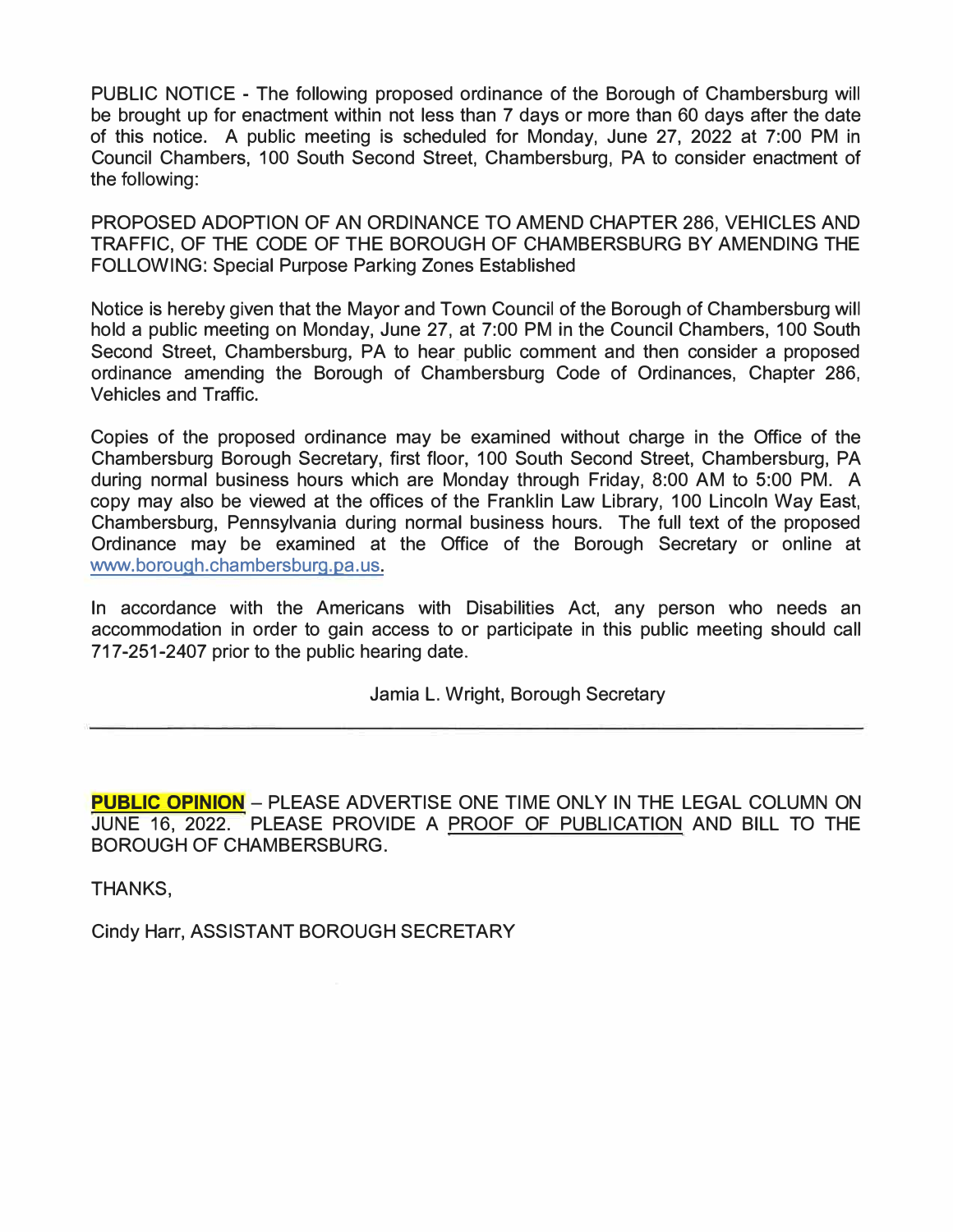## **ORDINANCE NO. 2022 - \_\_**

## AN ORDINANCE TO AMEND THE CODE OF THE BOROUGH OF CHAMBERSBURG, CHAPTER 286 THEREOF, ENTITLED VEHICLES AND TRAFFIC

Be it ordained by the Mayor and Town Council of the Borough of Chambersburg, as follows:

SECTION NO. 1. The following shall be ADDED TO Article III, Parking Regulations, Section 286-31, Special Purpose Parking Zones Established:

| <b>Highway</b>       | <b>Side</b>  | Location     | <b>Authorized Purpose</b><br>or vehicle                  |
|----------------------|--------------|--------------|----------------------------------------------------------|
| S. Fourth Street     | South        | area of 1229 | Handicapped person<br>or disabled veteran's<br>vehicle * |
| W. Queen Street      | North        | area of 367  | Handicapped person<br>or disabled veteran's<br>vehicle * |
| <b>Center Street</b> | <b>North</b> | area of 563  | Handicapped person<br>or disabled veteran's<br>vehicle * |

PASSED By Town Council this 27th day of June, 2022.

**ATTEST:** 

Allen B. Coffman, President of Town Council

Cindy Harr Assistant Borough Secretary

APPROVED this 27th day of June, 2022.

Mayor

Ord. No. 2022 - \_\_

Page 1 of 2